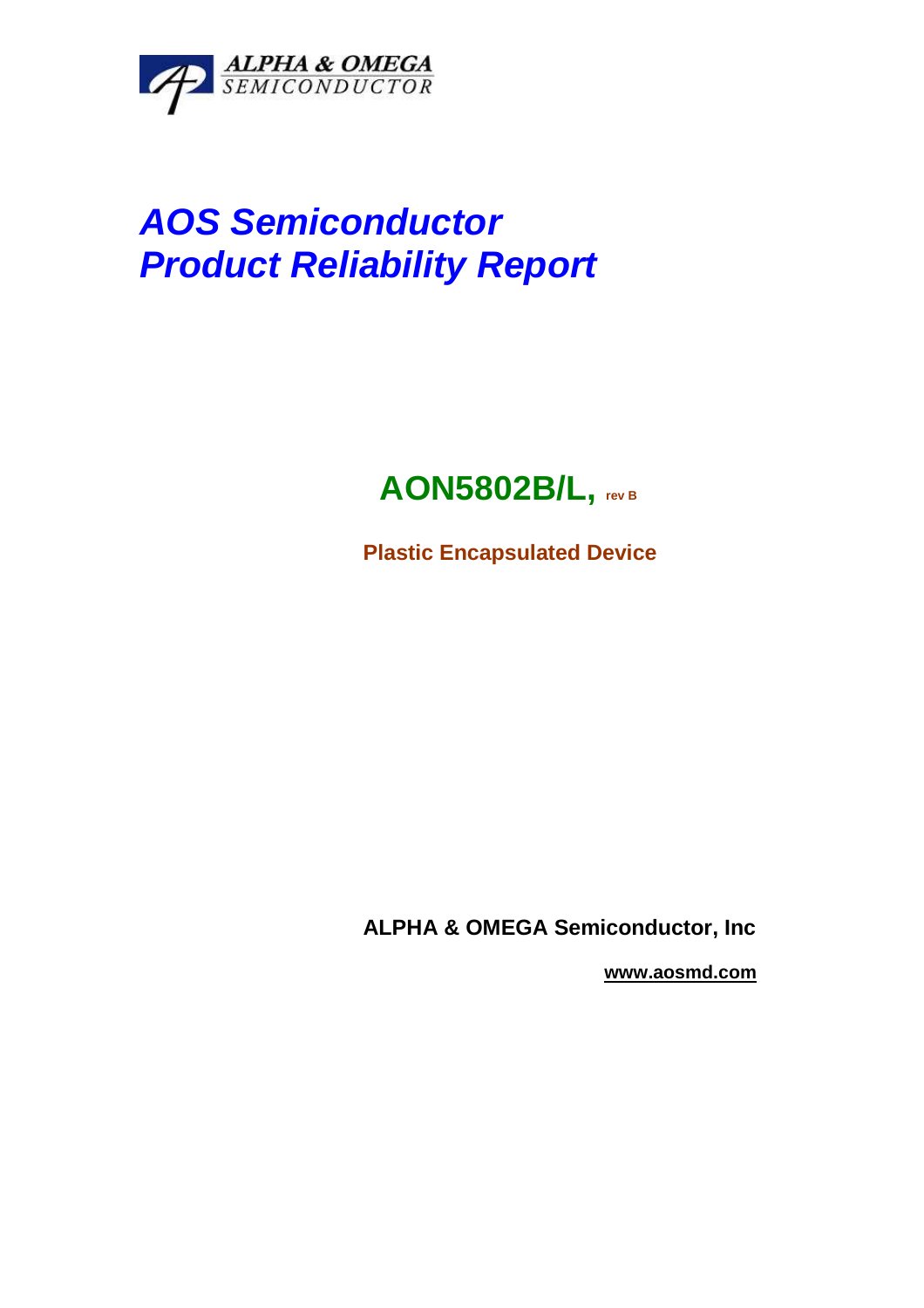

This AOS product reliability report summarizes the qualification result for AON5802B/L. Accelerated environmental tests are performed on a specific sample size, and then followed by electrical test at end point. Review of final electrical test result confirms that AON5802B/L passes AOS quality and reliability requirements. The released product will be categorized by the process family and be monitored on a quarterly basis for continuously improving the product quality.

#### **Table of Contents:**

- I. Product Description
- II. Package and Die information
- III. Environmental Stress Test Summary and Result
- IV. Reliability Evaluation

#### **I. Product Description:**

The AON5802B/L uses advanced trench technology to provide excellent  $R_{DS(ON)}$ , low gate charge and operation with gate voltages as low as 2.5V while retaining a 12V VGS<sub>(MAX)</sub> rating. This device is suitable for use as a unidirectional or bi-directional load switch, facilitated by its common-drain configuration.

-RoHS Compliant -AON5802BL is Halogen Free

Detailed information refers to datasheet.

#### **II. Die / Package Information:**

|                                                           | <b>AON5802B/L</b>               |
|-----------------------------------------------------------|---------------------------------|
| <b>Process</b>                                            | Standard sub-micron             |
|                                                           | Low voltage N channel, dual die |
| Package Type                                              | DFN 2x5                         |
| <b>Lead Frame</b>                                         | Copper                          |
| Die Attach                                                | Silver epoxy                    |
| <b>Bonding Wire</b>                                       | Cu & Au wire                    |
| <b>Mold Material</b>                                      | Epoxy resin with silica filler  |
| MSL (moisture sensitive level) Level 1 based on J-STD-020 |                                 |

**Note \*** based on information provided by assembler and mold compound supplier